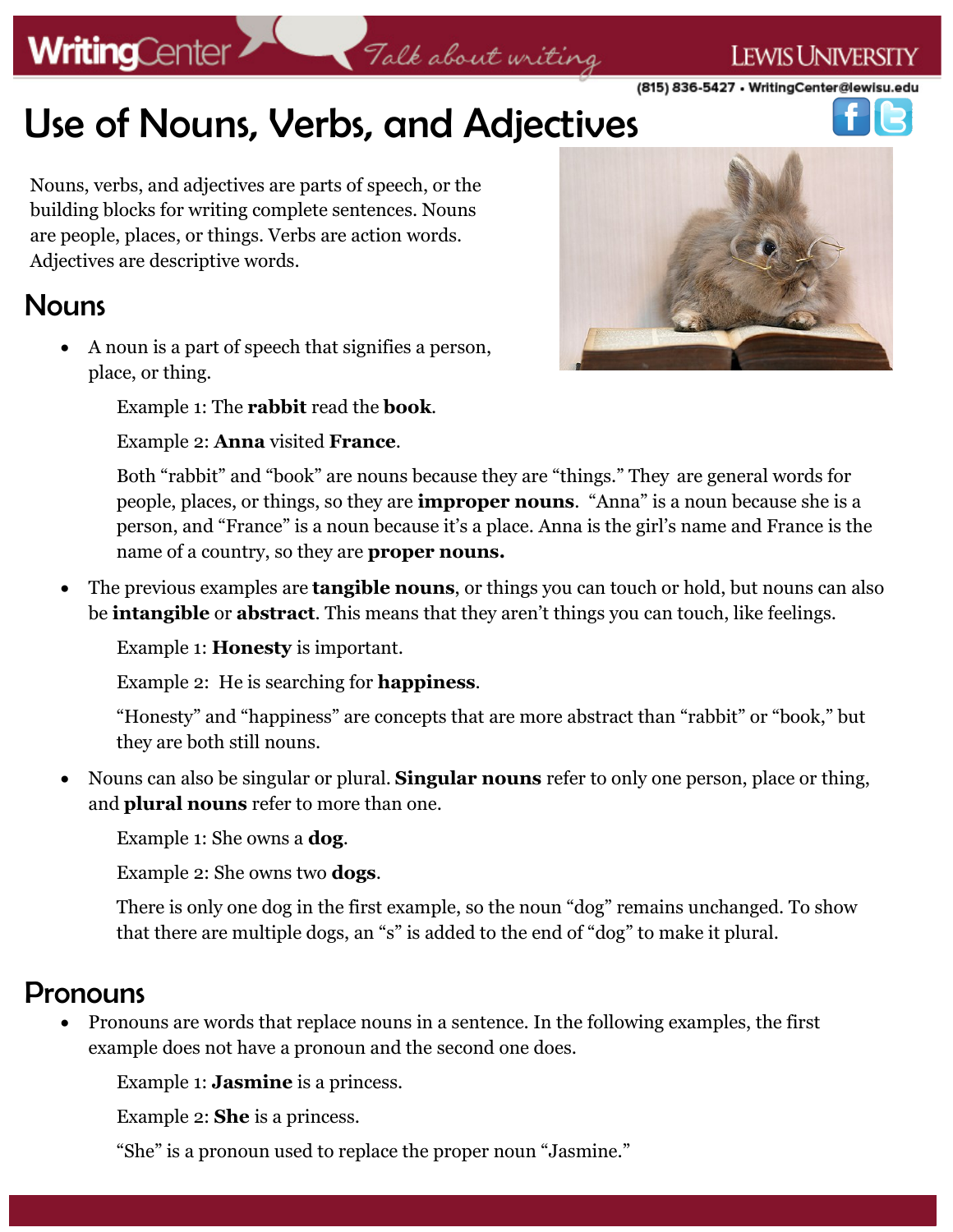### Talk about writing



Example pronouns:

| <b>Subject Pronouns Object Pronouns</b> |      |
|-----------------------------------------|------|
| I                                       | Me   |
| We                                      | Us   |
| You                                     | You  |
| She                                     | Her  |
| He                                      | Him  |
| It                                      | It   |
| <b>They</b>                             | Them |

 **Subject pronouns** replace the subjects of sentences. Subjects of sentences perform action in sentences. **Object pronouns**  replace the object in the sentence that is receiving action.

Example 1: The **girl** hugged the **boy**.

Example 2: **She** hugged **him**.

"The girl" is the subject of this sentence since she is performing an action on "the boy." "The girl" is replaced by subject pronouns "she," and "the boy" is replaced by object pronoun "him."

### Adjectives

 Adjectives describe nouns. They tell us which, what kind, or how many of a certain noun there is. An adjective is the part of speech that modifies a noun.

Example 1: Elsa is **blonde**.

Example 2: Elsa lives in a **big blue** castle.

In the first example, the adjective describes how Elsa looks. In the second example, two verbs, big and blue, are used in a row to modify the castle.

 Adjectives can be introduced by a **helping verb** (like "is" for singular nouns or "are" for plural nouns) as in the first example, or placed in front of the noun they are modifying like in the second example.

Example 1: The **intelligent** girl is **tall**.

Example 2: The **athletic** boys are **funny**.

In both examples, the first adjective comes before the noun, and the second adjective is introduced by a helping verb.

Adjectives are very useful in writing because they help readers visualize or understand what an author has written.

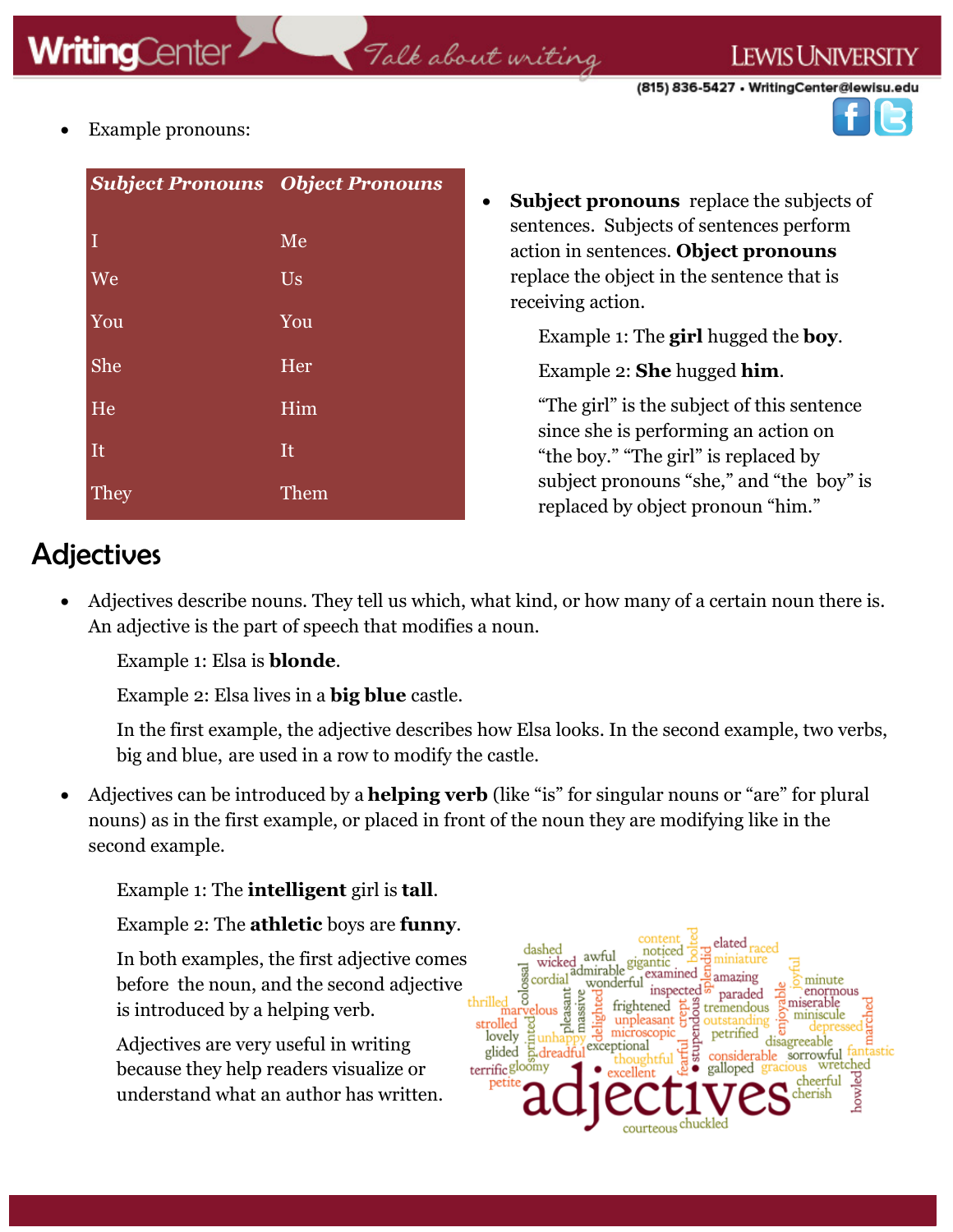# **WritingCenter**

### Talk about writing

(815) 836-5427 • WritingCenter@lewisu.edu

**LEWIS UNIVERSITY** 



- Verbs
	- Verbs indicate action or state of being in sentences.

Example 1: Batman **drives** the Batmobile.

Example 2: Natasha **is** a spy.

The first example describes what Batman is doing, and the second example describes Natasha's state, or what she is always doing. Being a spy is her profession, so it is a state she is always in that verbs can help describe.

Verbs can also be in different tenses.

Example 1: Thor **throws** the hammer.

Example 2: Thor **threw** the hammer.

The first example shows what Thor is currently doing, while the second example shows what he already did.

 Often there are multiple verbs in a sentence, or even entire verb phrases including helping verbs.

Example 1: Thor **jumped** and **caught** the hammer.



Example 2: Thor **was throwing** the hammer at his brother.

In the second example, the helping verb "was" is a part of the entire verb phrase "was throwing."

### Helping Verbs

 **Helping Verbs**, as the name suggests, help to extend the meaning of verbs already used in a sentence. Sometimes an action verb requires further context or meaning.

Example 1: Beyoncé **is** singing.

Example 2: Beyoncé **was** singing.

In the first example, "is" shows what action Beyoncé currently performs. The second example shows the same, put in past tense. Other examples of helping verbs are: am, as, are, were, been, be, can, has, shall, will, do, does, did, have, should, may, might, being, would, must, could, and had.

### **Adverbs**

 Like adjectives, adverbs are used to modify. However instead of modifying nouns, adverbs modify verbs. Adverbs describe how verbs, or actions, were done.

Example 1: Beyoncé sang beautifully.

Example 2: The crowd screamed loudly.